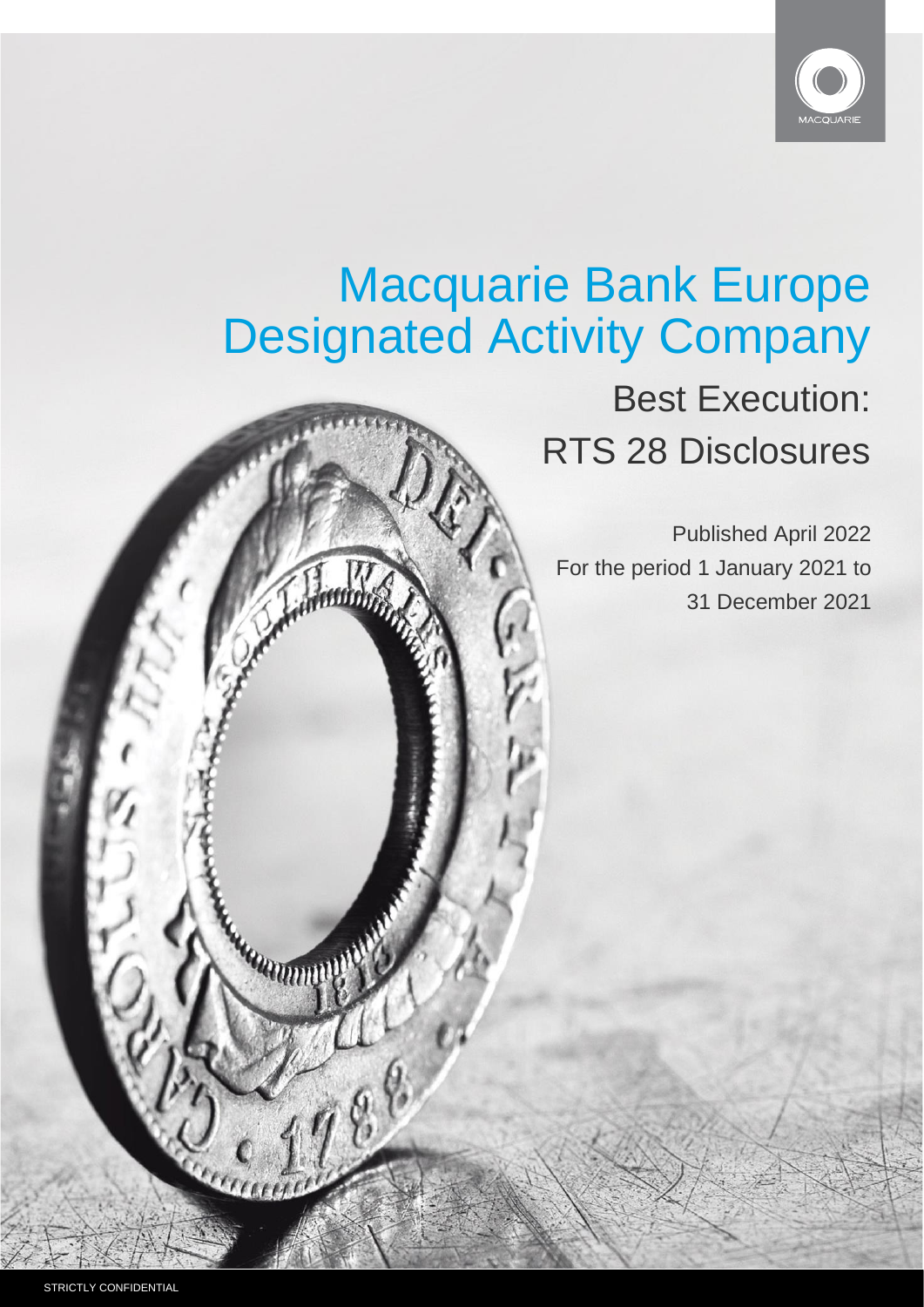# **Contents**

| 1.               |     |                                                                                  |  |
|------------------|-----|----------------------------------------------------------------------------------|--|
|                  | 1.1 |                                                                                  |  |
|                  | 1.2 |                                                                                  |  |
|                  | 1.3 |                                                                                  |  |
| 2.               |     |                                                                                  |  |
|                  | 2.1 | Commodity Derivatives and Emission Allowance Derivatives 2                       |  |
|                  | 2.2 |                                                                                  |  |
|                  | 2.3 |                                                                                  |  |
|                  | 2.4 |                                                                                  |  |
| 3.               |     | Execution Factors and Considerations for Determining Best Execution7             |  |
|                  | 3.1 |                                                                                  |  |
|                  | 3.2 |                                                                                  |  |
|                  | 3.3 |                                                                                  |  |
|                  | 3.4 |                                                                                  |  |
|                  | 3.5 |                                                                                  |  |
| $\overline{4}$ . |     |                                                                                  |  |
|                  | 4.1 |                                                                                  |  |
|                  | 4.2 |                                                                                  |  |
| 5.               |     | Close Links and common ownerships of trading venues and Conflicts of Interest.10 |  |
|                  | 5.1 |                                                                                  |  |
|                  | 5.2 |                                                                                  |  |
|                  |     |                                                                                  |  |
|                  |     |                                                                                  |  |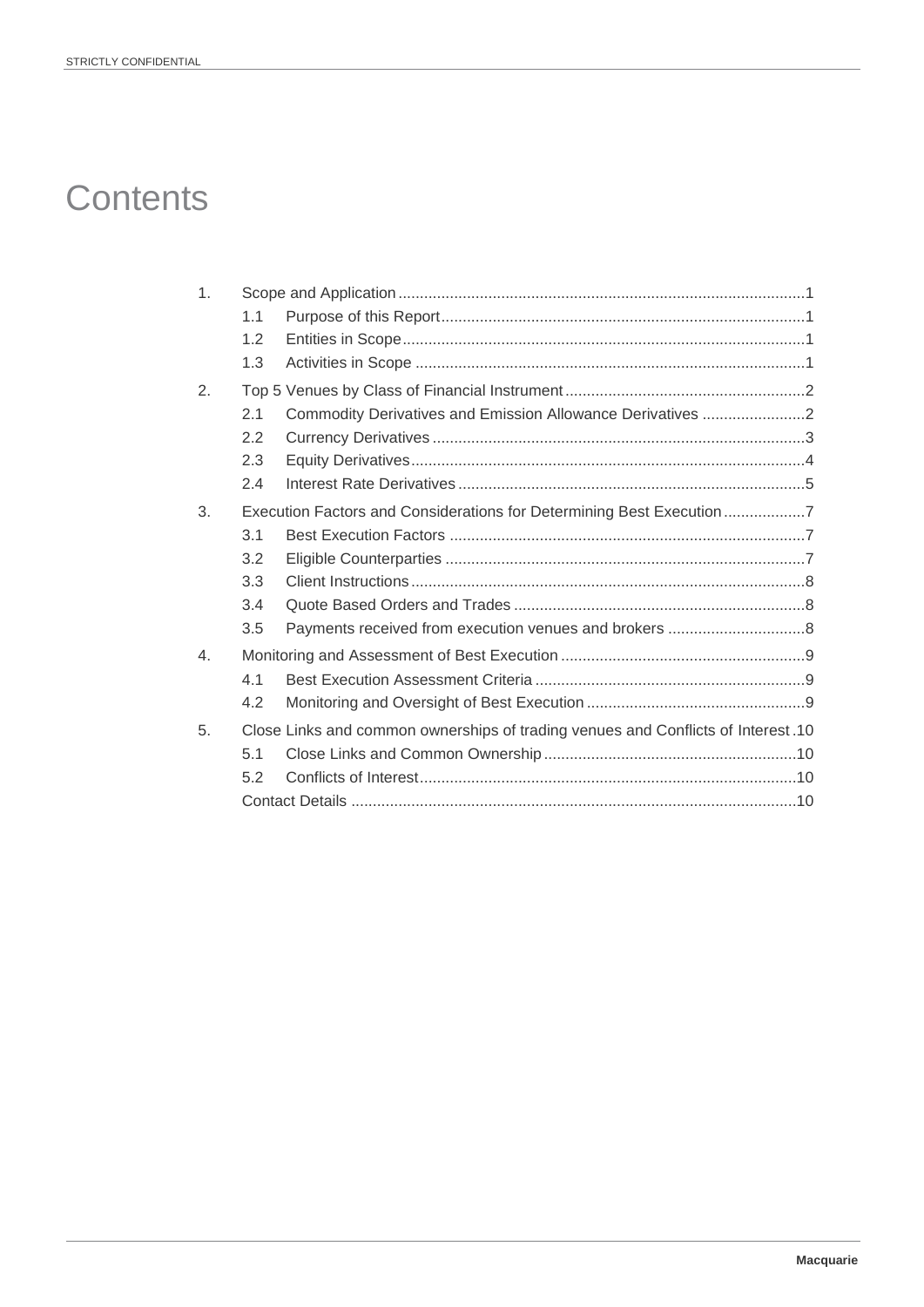# <span id="page-2-0"></span>1. Scope and Application

# <span id="page-2-1"></span>1.1 Purpose of this Report

This report has been prepared by Macquarie Bank Europe Designated Activity Company ('MBE') for the purposes of EU Commission Delegated Regulation (EU) 2017/576 ('RTS 28') that supplements EU Directive 2014/65/EU ('MiFID II') which sets out regulatory technical standards for the annual publication by MiFID II investment firms of information on the identity of execution venues and on the quality of execution.

This report has been prepared to enable clients to evaluate the quality of MBE's execution practices and to identify the top five execution venues in terms of trading volumes where investment firms executed client orders in the preceding year.

# <span id="page-2-2"></span>1.2 Entities in Scope

This document applies to MBE, being a credit institution authorised and regulated by the Central Bank of Ireland ("CBI") (firm reference number 634817). This document should be read in conjunction with the "CGM EMEA order and Best execution policy".

The [CGM EMEA order and Best execution policy](https://static.macquarie.com/dafiles/Internet/mgl/global/shared/about/disclosures/docs/EMEA-Order-Execution-Policy.pdf?v=2) may be viewed at:

[https://macquariegroup.sharepoint.com/sites/Macnet-CGM/Shared%20Documents/CGM-EMEA-Order-and-](https://macquariegroup.sharepoint.com/sites/Macnet-CGM/Shared%20Documents/CGM-EMEA-Order-and-Best-Execution-Policy.pdf)[Best-Execution-Policy.pdf](https://macquariegroup.sharepoint.com/sites/Macnet-CGM/Shared%20Documents/CGM-EMEA-Order-and-Best-Execution-Policy.pdf)

# <span id="page-2-3"></span>1.3 Activities in Scope

The document sets out the Top 5 venues by instrument type utilised for the execution of client orders in financial instruments where MBE has agreed to execute, and where it has categorised a client as a professional client (as that term is defined in MiFID II) and has an obligation of best execution to the client pursuant to article 27 of MiFID II.

MBE does not execute client orders for retail clients.

The table below identifies the class of financial instruments in respect of which MBE executed client orders for professional clients during the period to which this report relates.

| # | <b>Class of Financial Instruments</b>                          | <b>Customer Orders</b><br>executed by MBE? | MBE in scope for 'Top<br>5' Execution Venue<br>Report? |  |
|---|----------------------------------------------------------------|--------------------------------------------|--------------------------------------------------------|--|
|   | Commodities derivatives and emission<br>allowances derivatives | Yes                                        | Yes                                                    |  |
| 2 | Currency derivatives                                           | Yes                                        | Yes                                                    |  |
| 3 | <b>Equity Derivatives</b>                                      | Yes                                        | Yes                                                    |  |
| 4 | Interest rates derivatives                                     | Yes                                        | Yes                                                    |  |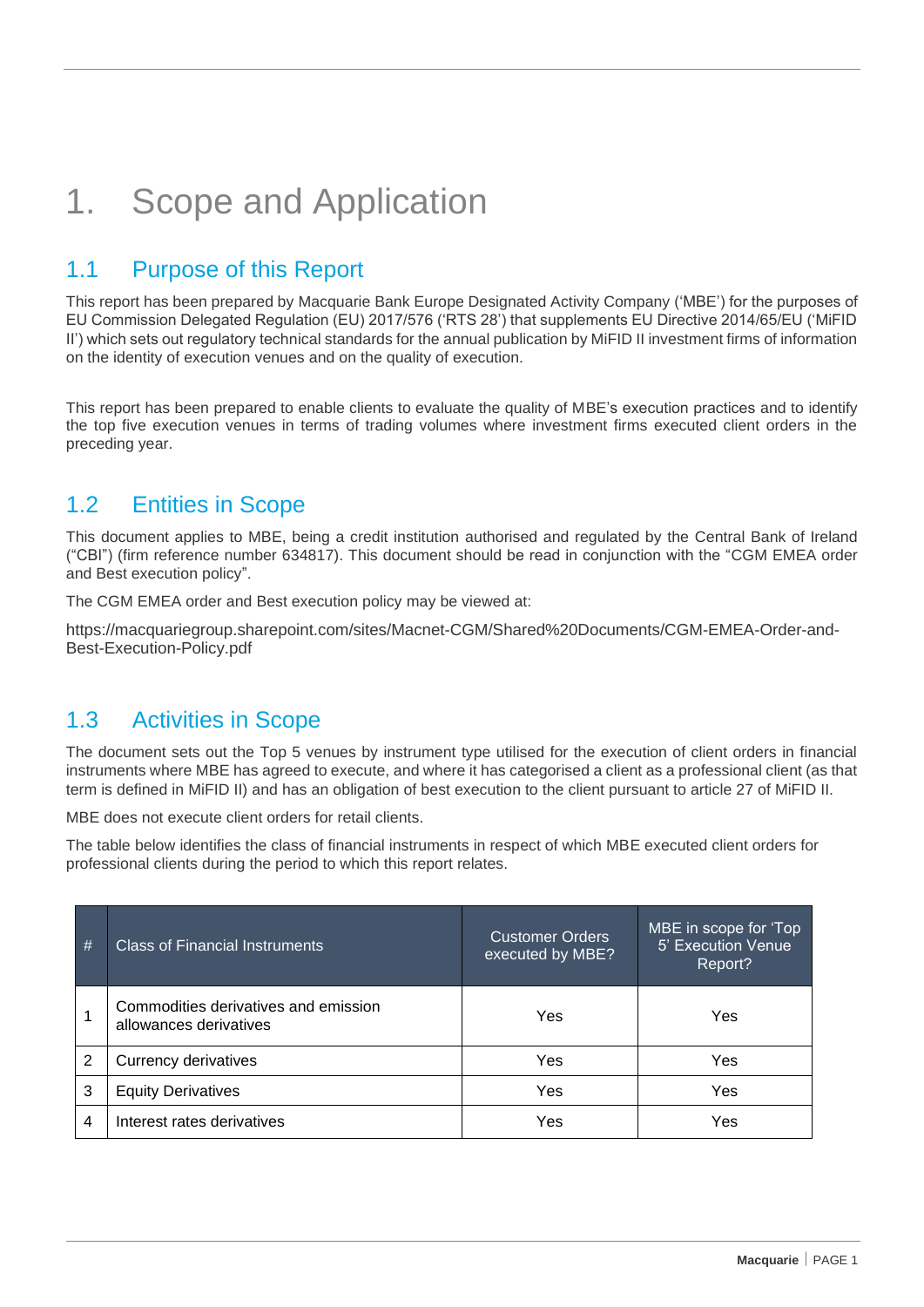# <span id="page-3-0"></span>2. Top 5 Venues by Class of Financial **Instrument**

# <span id="page-3-1"></span>2.1 Commodity Derivatives and Emission Allowance Derivatives

### 2.1.1 LISTED

MBE provides execution services and direct electronic access (DEA) for customers trading listed Commodity Derivatives and Emission Allowance Derivatives on EU venues and other investment exchanges

|                                                                                    | <b>Commodity Derivatives and Emission Allowance Derivatives</b>                   |                                                                                     |                                    |                                                              |                                     |
|------------------------------------------------------------------------------------|-----------------------------------------------------------------------------------|-------------------------------------------------------------------------------------|------------------------------------|--------------------------------------------------------------|-------------------------------------|
| <b>Class of Instrument</b>                                                         |                                                                                   |                                                                                     |                                    |                                                              |                                     |
|                                                                                    |                                                                                   |                                                                                     |                                    | (Options and Futures admitted to trading on a trading venue) |                                     |
| Notification if <1 average trade per business day in the<br>previous year          | No                                                                                |                                                                                     |                                    |                                                              |                                     |
| Top five execution venues ranked in terms of trading<br>volumes (descending order) | Proportion of<br>volume traded<br>as a<br>percentage of<br>total in that<br>class | Proportion of<br>orders<br>executed as a<br>percentage of<br>total in that<br>class | Percentage of<br>Passive<br>Orders | Percentage of<br>Aggressive<br>Orders                        | Percentage of<br>directed<br>orders |
| European Energy Exchange - Regulated Market (MIC<br>Code: XEER)                    | 80.17%                                                                            | 89.27%                                                                              | 64.85%                             | 35.15%                                                       | 100%                                |
| NASDAQ Commodities - NOK Power/Energy (MIC<br>Code: ELNO)                          | 19.47%                                                                            | 10.48%                                                                              | 100.00%                            | $0.00\%$                                                     | 100%                                |
| NASDAQ Commodities - EUR Power/Energy (MIC<br>Code: ELEU)                          | 0.36%                                                                             | 0.25%                                                                               | 100.00%                            | $0.00\%$                                                     | 100%                                |

#### **Execution Factors**

MBE will either route orders to the venue directed by customers, and where MBE is not a direct member of that venue, orders will be routed via DEA provided by a broker. The European Energy Exchange is the market where MBE has executing membership.

The majority of orders executed are via DEA where customers select the order execution parameters themselves.

Where customers give Macquarie discretion in the management of their order, the primary consideration for execution will be price, followed by the likelihood of execution.

It should be noted that all orders are directed as there is limited fragmentation of liquidity in the Exchange Traded Derivatives markets on which MBE executes customer orders. In practice this means that for example, a customer order for a European Energy Exchange listed contract can only be executed on that exchange. The customer cannot opt to have it executed on another exchange where there is no listing and no liquidity such as Eurex or ICE Futures Europe.

#### **Execution of Block Orders**

Block Trades are executed at the specific request of customers. There are multiple considerations in block trade price discovery and execution:

• MBE would only ever look for a block price with clear permission and instruction from a client.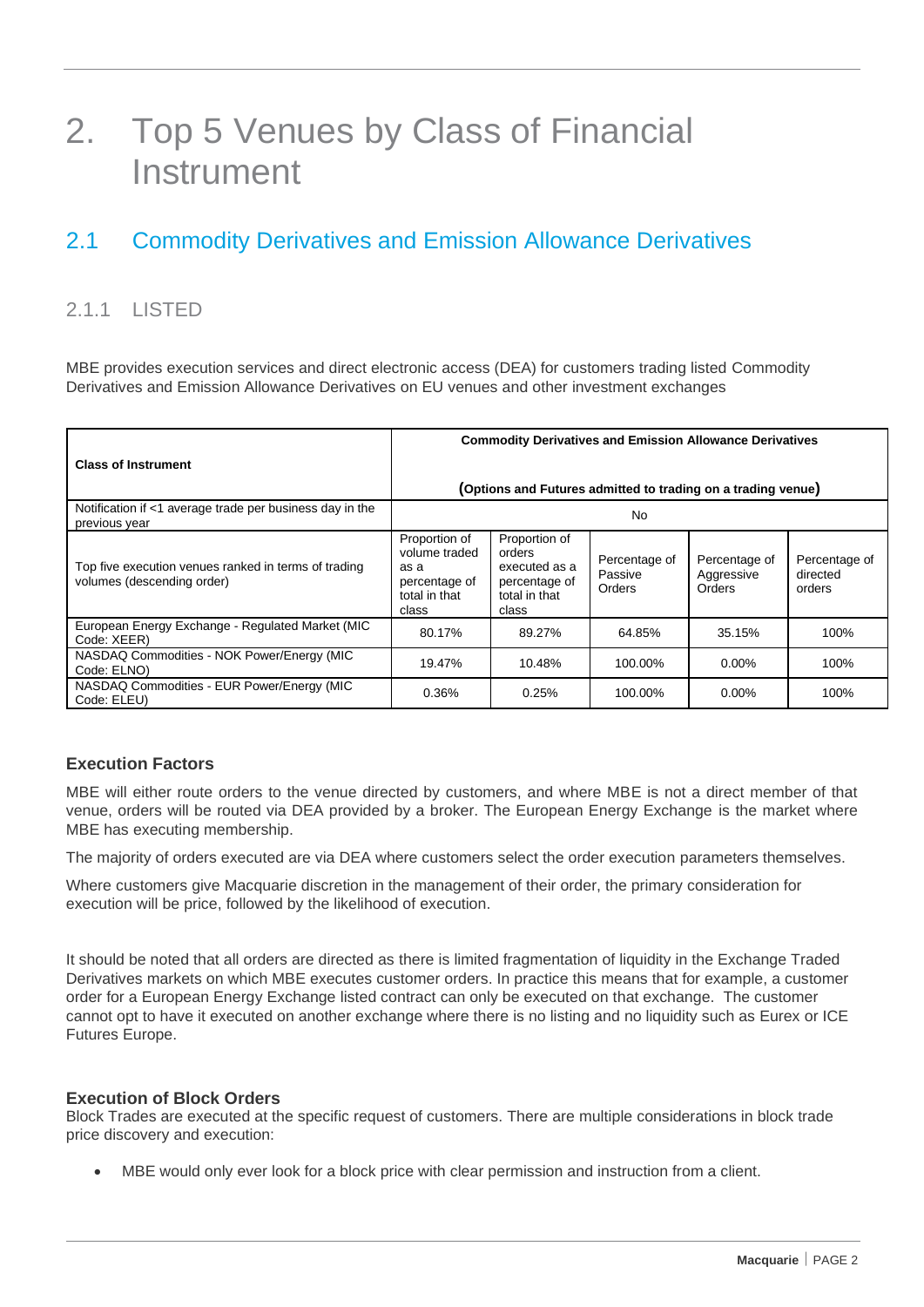• Block trading rules and regulation vary slightly between exchanges and our execution team would use their experience and knowledge of exchange rules to ensure any trade is compliant. The exchange rules will dictate minimum/maximum block quantities and low/high block price parameters.

• To ensure best execution we would always try, where possible, to request pricing from multiple counterparties in order to establish a best bid/offer block market.

• Once the block trade has been agreed by both parties, the relevant exchange rules would be followed when posting.  For example, any time restrictions that a block needs to be posted in otherwise the trade would need to be agreed and approved again.

### 2.1.2 OTC

For the reporting period, MBE acted as Other Liquidity Provider ('OLP') for Over-the-Counter Commodity Derivatives and Emission Allowance Derivatives. MBE trades bilaterally with customers in these instruments and does not execute customer orders on venues.

| <b>Class of Instrument</b>                                                         | <b>Commodities Derivatives and Emission Allowances Derivatives</b><br>(Over the Counter) |                                                                               |                                  |  |
|------------------------------------------------------------------------------------|------------------------------------------------------------------------------------------|-------------------------------------------------------------------------------|----------------------------------|--|
| Notification if <1 average trade per business day in the<br>previous year          | No                                                                                       |                                                                               |                                  |  |
| Top five execution venues ranked in terms of trading<br>volumes (descending order) | Proportion of volume traded<br>as a percentage of total in<br>that class                 | Proportion of orders<br>executed as a<br>percentage of total in<br>that class | Percentage of<br>directed orders |  |
| Macquarie Bank Europe                                                              | 100%                                                                                     | 100%                                                                          | Not Applicable                   |  |

# <span id="page-4-0"></span>2.2 Currency Derivatives

MBE acts as an OLP for Over-the-Counter Currency Derivatives. MBE trades bilaterally with customers in these instruments and does not execute customer orders on venues.

| <b>Class of Instrument</b>                                                         | <b>Currency Derivatives</b>                                              |                                                                               |                                  |  |  |
|------------------------------------------------------------------------------------|--------------------------------------------------------------------------|-------------------------------------------------------------------------------|----------------------------------|--|--|
|                                                                                    | (Over the Counter)                                                       |                                                                               |                                  |  |  |
| Notification if <1 average trade per business day in the<br>previous year          | No                                                                       |                                                                               |                                  |  |  |
| Top five execution venues ranked in terms of trading<br>volumes (descending order) | Proportion of volume traded<br>as a percentage of total in<br>that class | Proportion of orders<br>executed as a<br>percentage of total in<br>that class | Percentage of<br>directed orders |  |  |
| Macquarie Bank Europe                                                              | 100%                                                                     | 100%                                                                          | Not Applicable                   |  |  |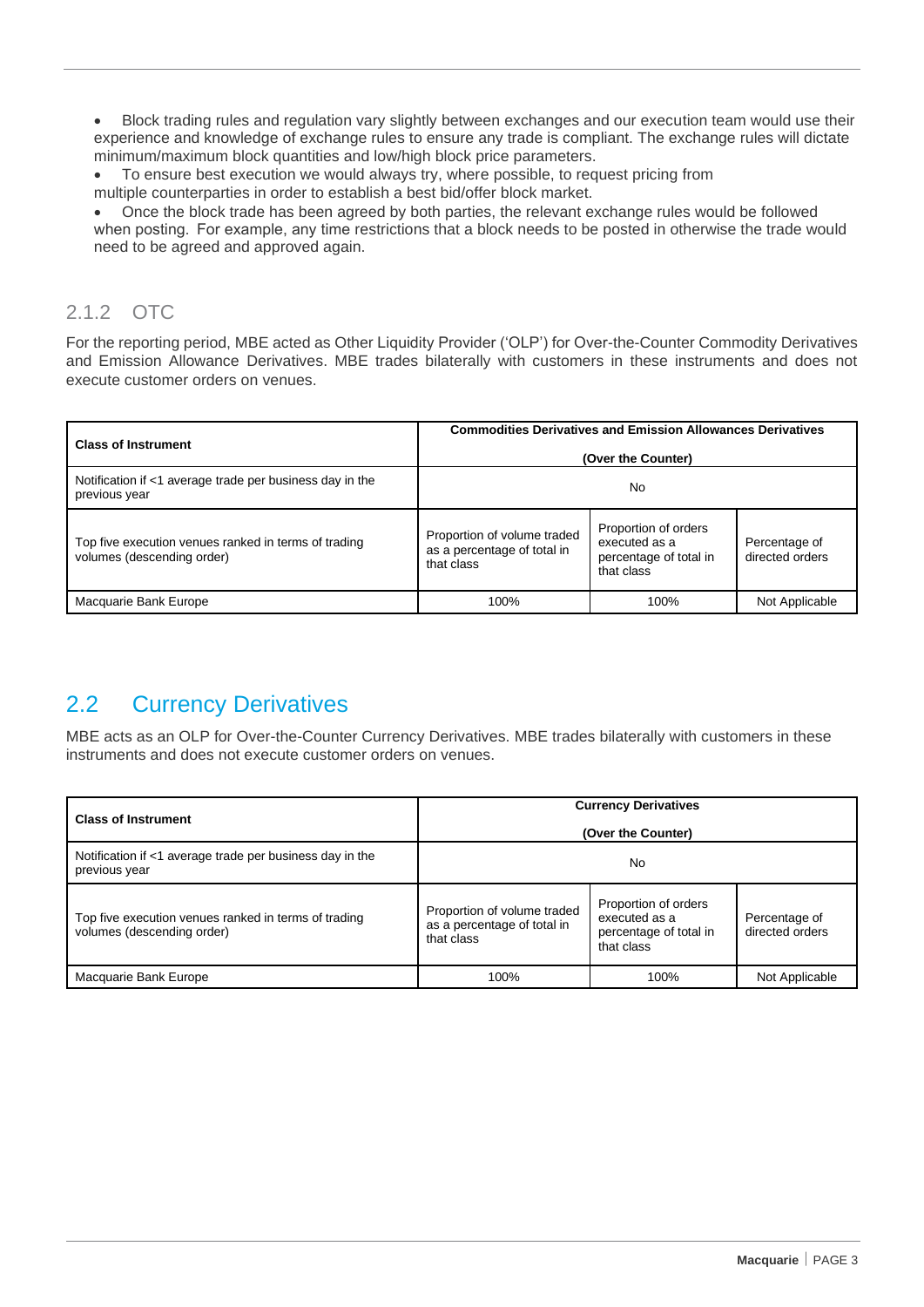# <span id="page-5-0"></span>2.3 Equity Derivatives

### 2.3.1 LISTED

MBE provides execution services and direct electronic access (DEA) for customers trading listed Equity Derivatives on EU venues and other investment exchanges

|                                                                                    | <b>Equity Derivatives</b>                                                         |                                                                                     |                                                              |                                       |                                     |
|------------------------------------------------------------------------------------|-----------------------------------------------------------------------------------|-------------------------------------------------------------------------------------|--------------------------------------------------------------|---------------------------------------|-------------------------------------|
| <b>Class of Instrument</b>                                                         |                                                                                   |                                                                                     | (Options and Futures admitted to trading on a trading venue) |                                       |                                     |
| Notification if <1 average trade per business day in the<br>previous year          | No                                                                                |                                                                                     |                                                              |                                       |                                     |
| Top five execution venues ranked in terms of trading<br>volumes (descending order) | Proportion of<br>volume traded<br>as a<br>percentage of<br>total in that<br>class | Proportion of<br>orders<br>executed as a<br>percentage of<br>total in that<br>class | Percentage of<br>Passive<br>Orders                           | Percentage of<br>Aggressive<br>Orders | Percentage of<br>directed<br>orders |
| Eurex Deutschland (MIC Code: XEUR)                                                 | 100%                                                                              | 100%                                                                                | 56.29%                                                       | 43.71%                                | 100%                                |

#### **Execution Factors**

MBE will either route orders to the venue directed by customers, and where MBE is not a direct member of that venue, orders will be routed via DEA provided by a broker. The Eurex Deutschland is the market where MBE has executing membership.

The majority of orders executed are via DEA where customers select the order execution parameters themselves.

Where customers give Macquarie discretion in the management of their order, the primary consideration for execution will be price, followed by the likelihood of execution.

It should be noted that all orders are directed as there is limited fragmentation of liquidity in the Exchange Traded Derivatives markets on which MBE executes customer orders. In practice this means that for example, a customer order for a Eurex listed contract can only be executed on that exchange. The customer cannot opt to have it executed on another exchange where there is no listing and no liquidity such as LME or ICE Futures Europe.

#### **Execution of Block Orders**

Block Trades are executed at the specific request of customers. There are multiple considerations in block trade price discovery and execution:

• MBE would only look for a block price with clear permission and instruction from a client.

• Block trading rules and regulation vary slightly between exchanges. The exchange rules will dictate minimum/maximum block quantities and low/high block price parameters. Our execution team would use their experience and knowledge of exchange rules to ensure any trade is compliant.

- To ensure best execution we would always try, where possible, to request pricing from
- multiple counterparties in order to establish a best bid/offer block market.

• Once the block trade has been agreed by both parties, the relevant exchange rules would be followed when posting.  For example, any time restrictions that a block needs to be posted in otherwise the trade would need to be agreed and approved again.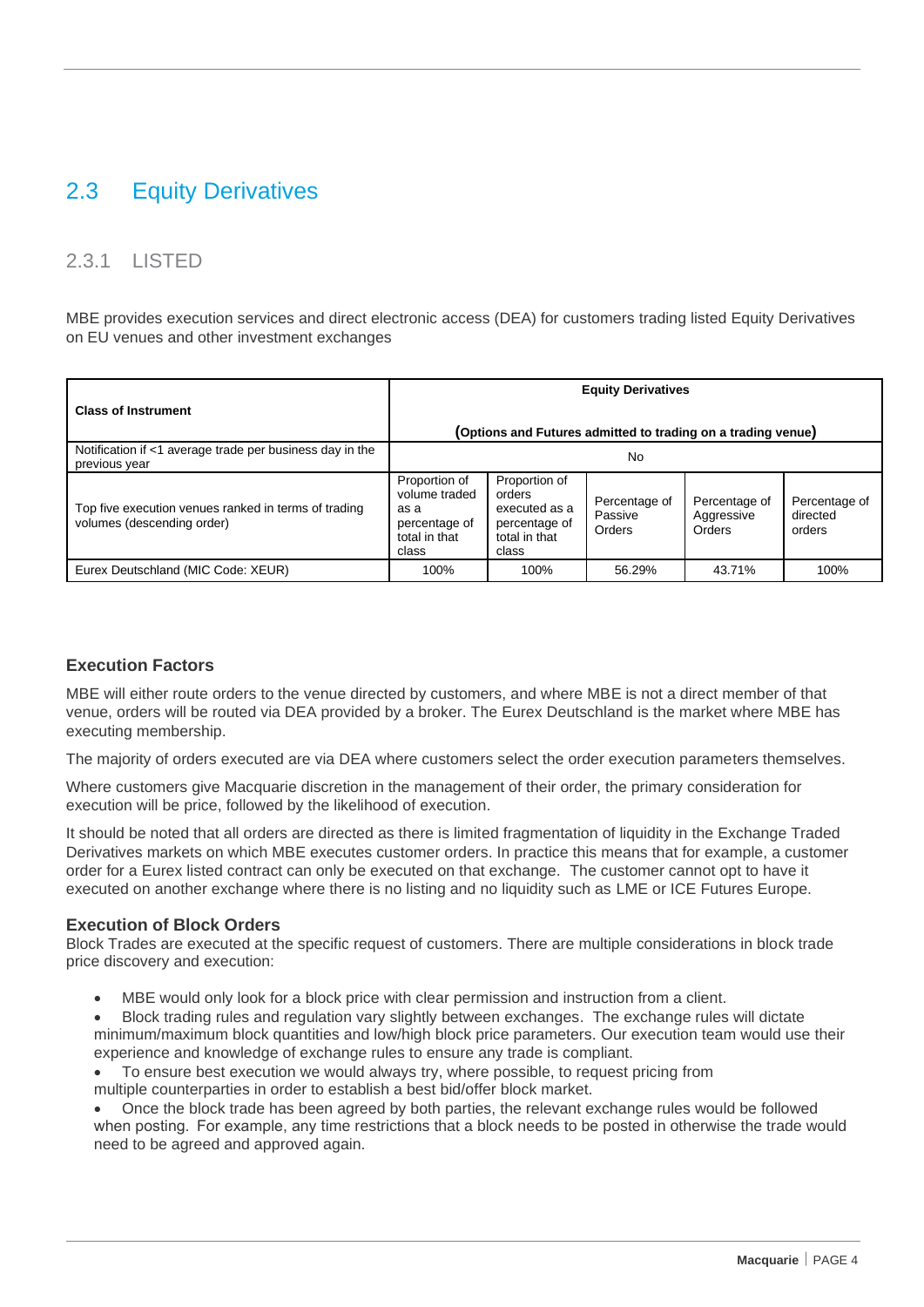# <span id="page-6-0"></span>2.4 Interest Rate Derivatives

### 2.4.1 LISTED

MBE provides execution services and direct electronic access (DEA) for customers trading listed Interest Rate Derivatives on EU venues and other investment exchanges

|                                                                                    | <b>Interest Rate Derivatives</b>                                                  |                                                                                     |                                    |                                       |                                     |
|------------------------------------------------------------------------------------|-----------------------------------------------------------------------------------|-------------------------------------------------------------------------------------|------------------------------------|---------------------------------------|-------------------------------------|
| <b>Class of Instrument</b>                                                         |                                                                                   | (Options and Futures admitted to trading on a trading venue)                        |                                    |                                       |                                     |
| Notification if <1 average trade per business day in the<br>previous year          | No                                                                                |                                                                                     |                                    |                                       |                                     |
| Top five execution venues ranked in terms of trading<br>volumes (descending order) | Proportion of<br>volume traded<br>as a<br>percentage of<br>total in that<br>class | Proportion of<br>orders<br>executed as a<br>percentage of<br>total in that<br>class | Percentage of<br>Passive<br>Orders | Percentage of<br>Aggressive<br>Orders | Percentage of<br>directed<br>orders |
| Eurex Deutschland (MIC Code: XEUR)                                                 | 100%                                                                              | 100%                                                                                | 29.63%                             | 70.37%                                | 100%                                |

#### **Execution Factors**

MBE will either route orders to the venue directed by customers, and where MBE is not a direct member of that venue, orders will be routed via DEA provided by a broker. The Eurex Deutschland is the markets where MBE has executing membership.

The majority of orders executed are via DEA where customers select the order execution parameters themselves.

Where customers give Macquarie discretion in the management of their order, the primary consideration for execution will be price, followed by the likelihood of execution.

It should be noted that all orders are directed as there is limited fragmentation of liquidity in the Exchange Traded Derivatives markets on which MBE executes customer orders. In practice this means that for example, a customer order for a EUREX listed contract can only be executed on that exchange. The customer cannot opt to have it executed on another exchange where there is no listing and no liquidity such as LME or ICE Futures Europe.

#### **Execution of Block Orders**

Block Trades are executed at the specific request of customers. There are multiple considerations in block trade price discovery and execution:

MBE would only ever look for a block price with clear permission and instruction from a client.

Block trading rules and regulation vary slightly between exchanges. The exchange rules will dictate minimum/maximum block quantities and low/high block price parameters. Our execution team would use their experience and knowledge of exchange rules to ensure any trade is compliant.

To ensure best execution we would always try, where possible, to request pricing from multiple counterparties in order to establish a best bid/offer block market.

Once the block trade has been agreed by both parties, the relevant exchange rules would be followed when posting.  For example, any time restrictions that a block needs to be posted in otherwise the trade would need to be agreed and approved again.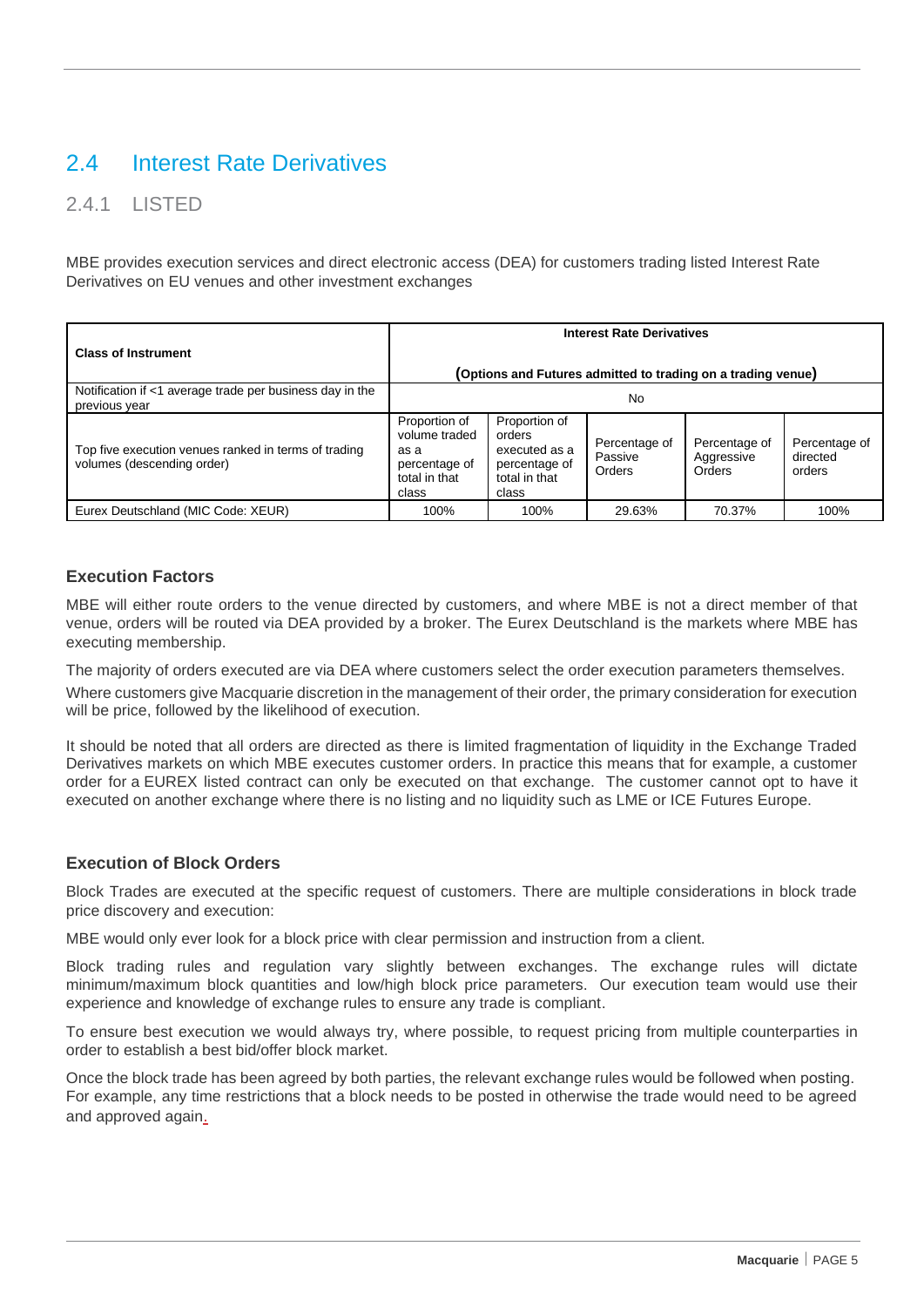### 2.4.2 OTC

MBE acts as an OLP for Interest Rate Derivatives. MBE trades bilaterally with customers in these instruments and does not execute customer orders on venues.

| <b>Class of Instrument</b>                                                         | <b>Interest Rate Derivatives</b>                                         |                                                                               |                                  |  |
|------------------------------------------------------------------------------------|--------------------------------------------------------------------------|-------------------------------------------------------------------------------|----------------------------------|--|
| Notification if <1 average trade per business day in the<br>previous year          | No                                                                       |                                                                               |                                  |  |
| Top five execution venues ranked in terms of trading<br>volumes (descending order) | Proportion of volume traded<br>as a percentage of total in<br>that class | Proportion of orders<br>executed as a<br>percentage of total in<br>that class | Percentage of<br>directed orders |  |
| Macquarie Bank Europe                                                              | 100%                                                                     | 100%                                                                          | Not Applicable                   |  |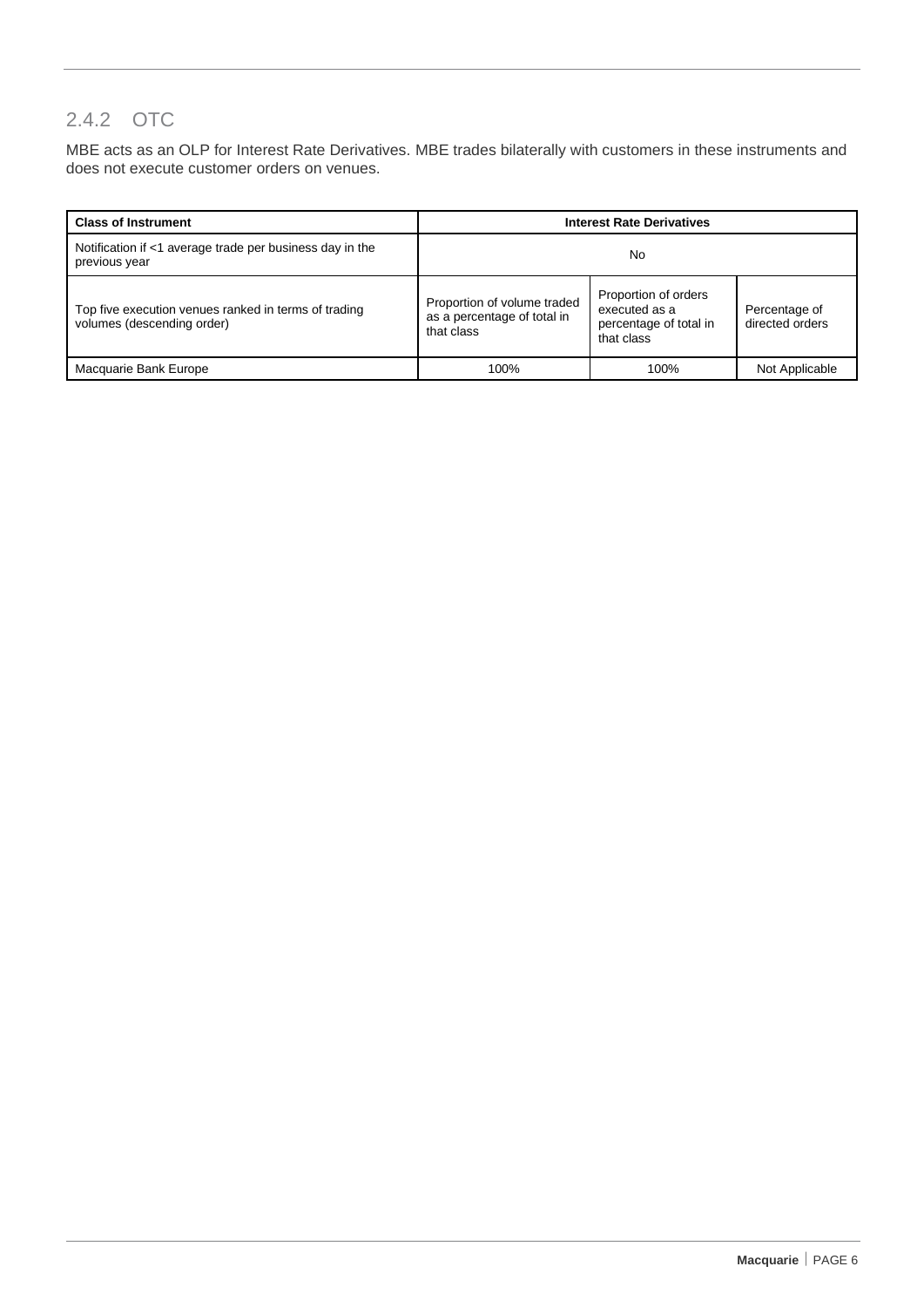# <span id="page-8-0"></span>3. Execution Factors and Considerations for Determining Best Execution

The following summarises the MBE approach to best execution and should be read in conjunction with the CGM EMEA order and Best execution policy.

# <span id="page-8-1"></span>3.1 Best Execution Factors

MBE will consider a range of different factors (the "Execution Factors") in deciding how to execute the order.

These include:

- price
- the cost of execution
- timing and speed of execution
- creditworthiness and financial stability
- the execution venue
- the likelihood of executing and settling the order (including the fill rate)
- the size of the order
- the characteristics of the financial instrument including whether it is executed on a regulated market,
- multi-lateral trading facility (MTF), organised trading facilities (OTF) or over-the-counter (OTC);
- the market impact of the order
- the characteristics of the execution venue to be used in respect of that financial instrument
- in certain circumstances willingness to commit capital; and
- any other factors that may be relevant to the execution of the order.

In determining the relative importance of the Execution Factors, MBE takes into account its client's status as a Professional Client, together with the nature of the client's orders (including where the order involves a securities financing transaction), the characteristics of the financial instruments to which the order relates and the characteristics of the available execution venues or brokers which can be used or to which client orders can be directed.

# <span id="page-8-2"></span>3.2 Eligible Counterparties

Orders from clients categorised as Eligible Counterparties by MBE are not subject to the best execution requirements. It is, however, still expected that consideration (around the "four-fold cumulative test") is applied to this type of client but in reality, it is unlikely that Eligible Counterparties will place reliance on MBE. There may be circumstances where there is a regulatory requirement on MBE to ensure that clients in this category are provided with best execution.

The four-fold cumulative test:

- 1. which party initiates the transaction.
- 2. questions of market practice and the existence of a convention to 'shop around'.
- 3. the relative levels of price transparency within a market; and
- 4. the information provided by the firm and any agreement reached.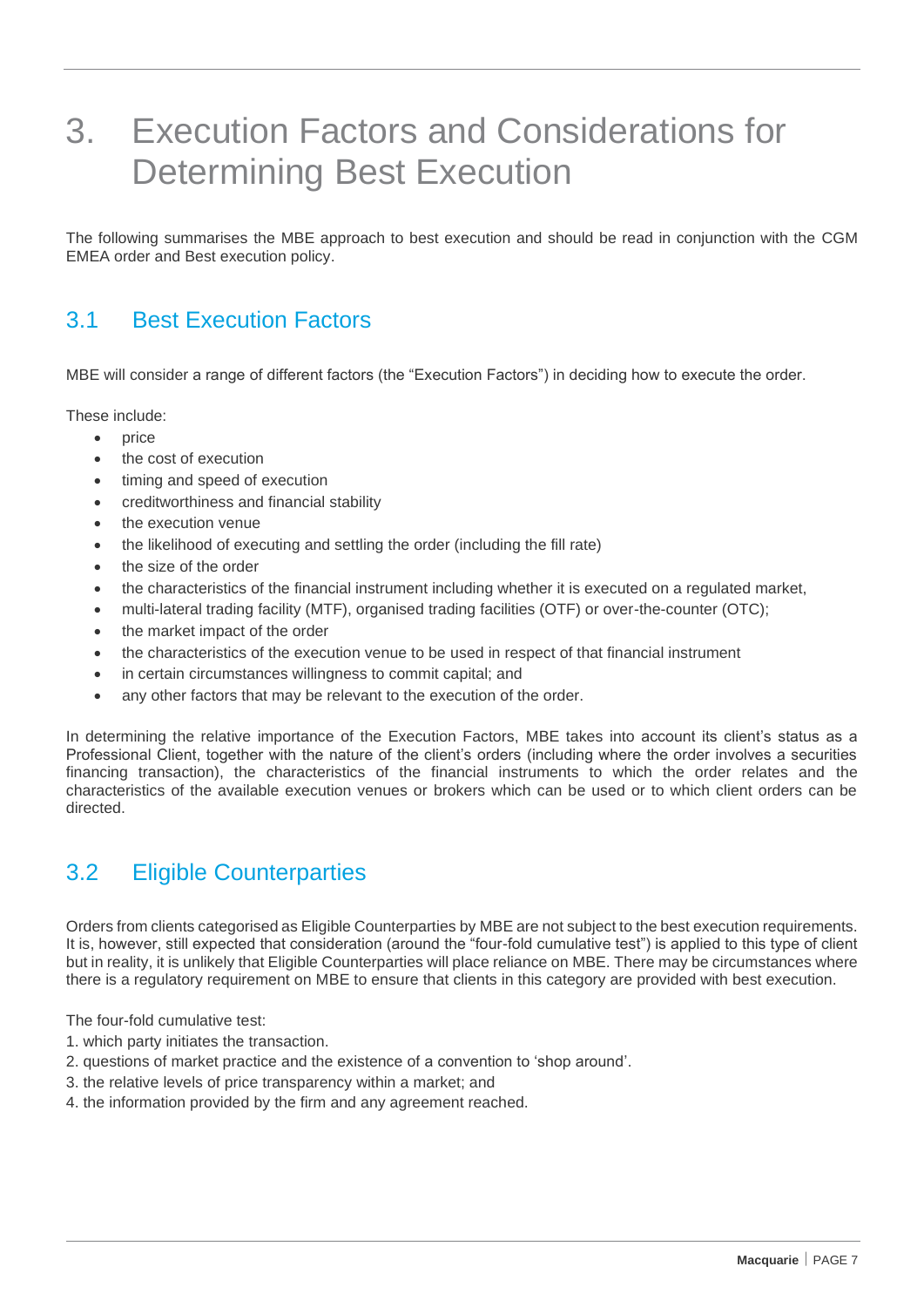# <span id="page-9-0"></span>3.3 Client Instructions

Where the client provides MBE with a specific instruction as to the execution of an order (or part-order), MBE will execute the order (or part-order) in accordance with those specific instructions, and the best execution criteria will not be applied to those aspects of the execution in relation to the specific instruction.

Where the client provides MBE with a specific instruction, for example block orders (refer to block orders within the above section) as to the execution of an order (or part-order), MBE will execute the order (or part-order) in accordance with those specific instructions, and the best execution criteria will not be applied to those aspects of the execution in relation to the specific instruction.

### <span id="page-9-1"></span>3.4 Quote Based Orders and Trades

For Quote Based trades, MBE will apply the four-fold cumulative test referenced in [3.2](#page-8-2) to determine whether the order should be subject to requiring best execution obligations.

# <span id="page-9-2"></span>3.5 Payments received from execution venues and brokers

MBE does not receive payments from execution venues and brokers.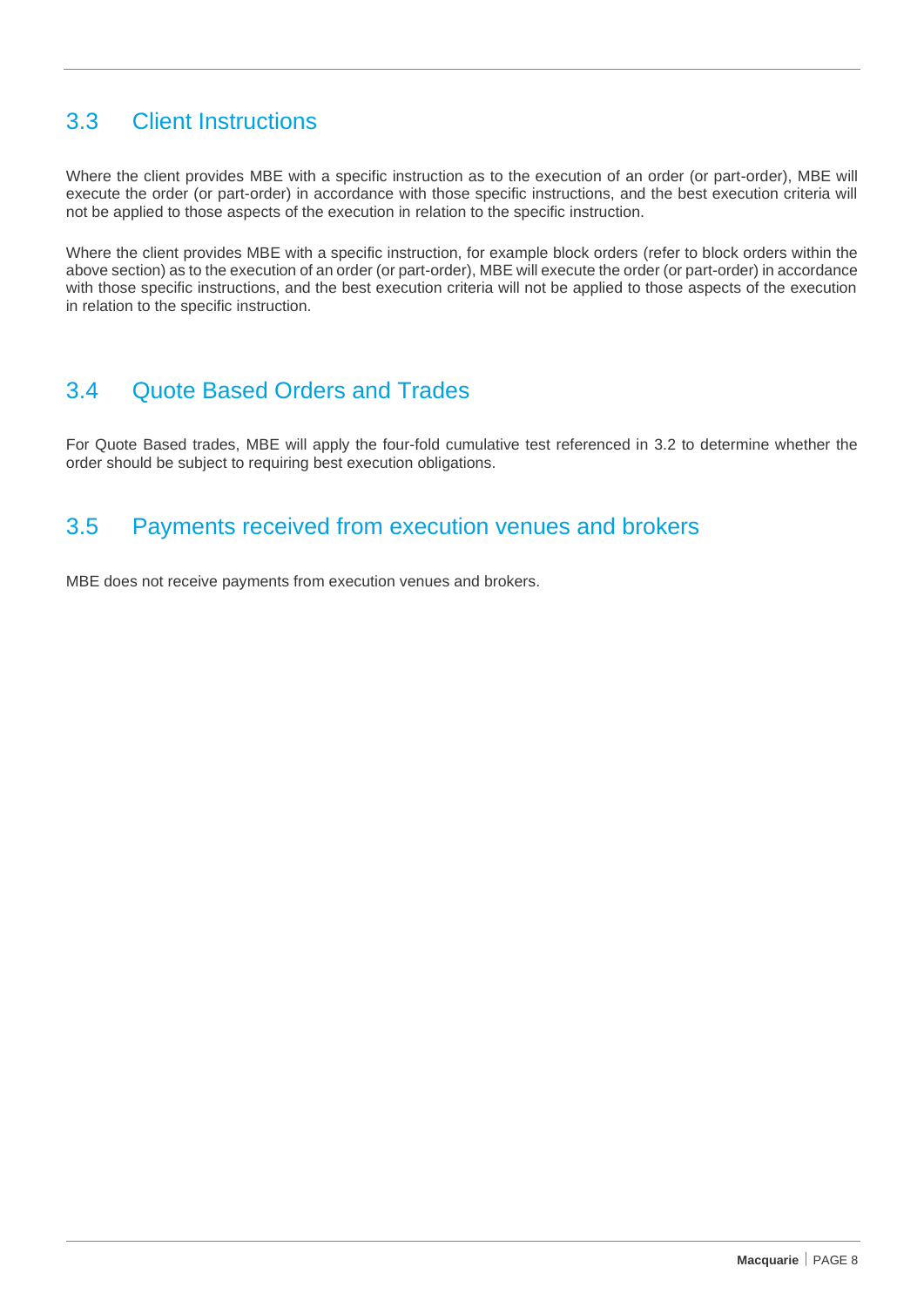# <span id="page-10-0"></span>4. Monitoring and Assessment of Best **Execution**

## <span id="page-10-1"></span>4.1 Best Execution Assessment Criteria

In the absence of express instructions from the client, MBE will exercise its discretion in determining the Execution Factors (and the relative importance thereof) that MBE needs to take into account for the purpose of providing the client with best execution, based on MBE's experience and in light of the available market information at the relevant time.

Generally, the highest priority is placed on price. From time to time, MBE may also prioritise other Execution Factors such as the impact on market prices of displaying and executing the order and the availability of price improvement, or the speed and likelihood of execution (e.g. fill rate) and settlement. Therefore, in consideration of various circumstances that may arise, transactions may not always be executed at the best available price.

There may also be occasions where MBE prioritises other Execution Factors including the nature of the order, the characteristics of the financial instruments that are subject to that order and the characteristics of the venue to which that order can be directed.

# <span id="page-10-2"></span>4.2 Monitoring and Oversight of Best Execution

MBE has been added to the Best Execution Committees ("BECs") established to by MBL LB in order to ensure a strong governance framework around best execution. The BECs are represented by senior management, relevant desk heads, BORMS and Compliance, and meetings are held periodically. The BECs are responsible for evaluating the policies and procedures relating to best execution and to provide oversight of divisional monitoring processes.

CGM EMEA monitoring is based on internal sample-based self-assessments.

No material issues were identified for CGM EMEA in the reporting period.

Please see the CGM EMEA order and Best execution policy for further details of the operation of the BECs.

[https://macquariegroup.sharepoint.com/sites/Macnet-CGM/Shared%20Documents/CGM-EMEA-Order-and-Best-](https://macquariegroup.sharepoint.com/sites/Macnet-CGM/Shared%20Documents/CGM-EMEA-Order-and-Best-Execution-Policy.pdf)[Execution-Policy.pdf](https://macquariegroup.sharepoint.com/sites/Macnet-CGM/Shared%20Documents/CGM-EMEA-Order-and-Best-Execution-Policy.pdf)